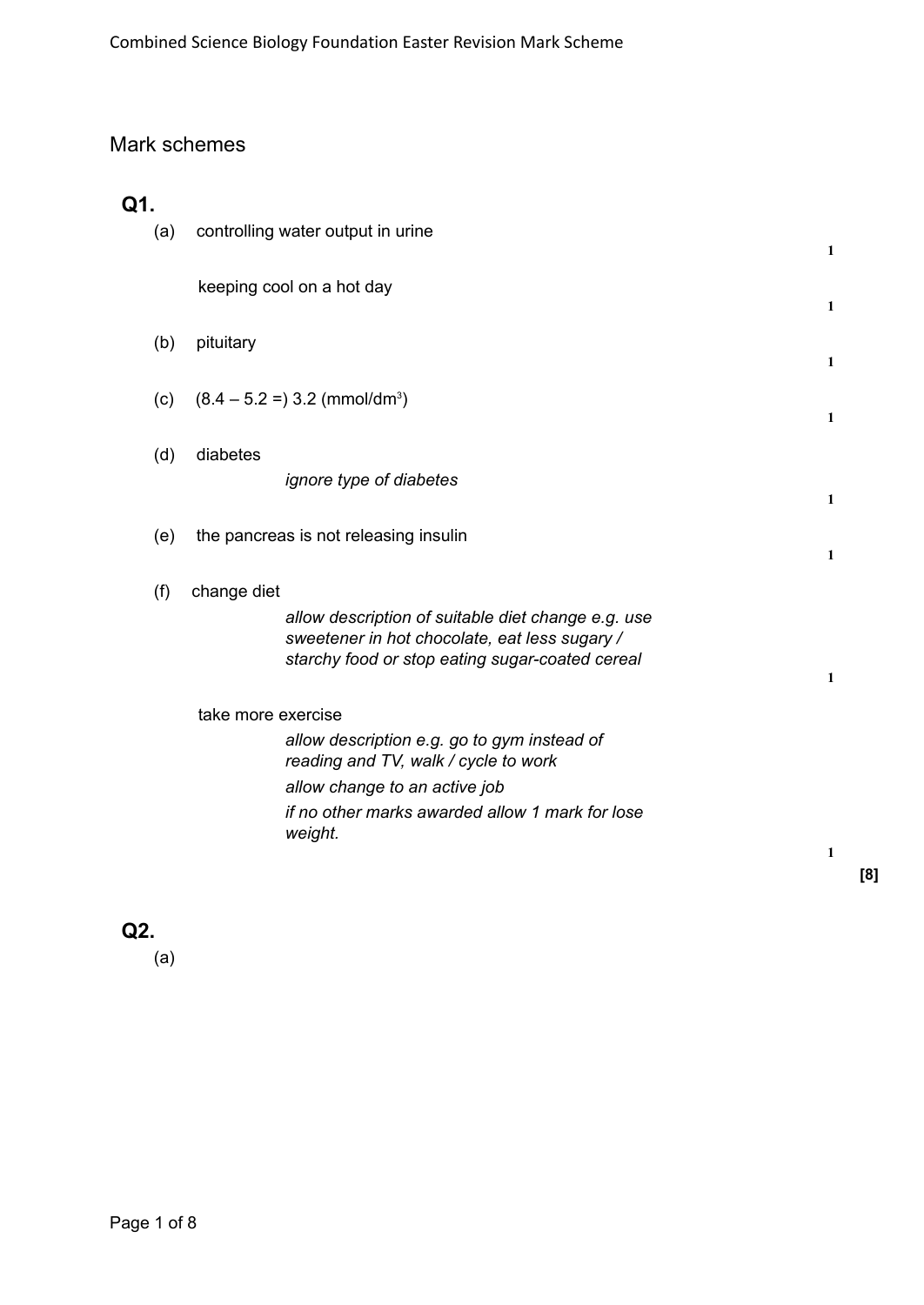## Combined Science Biology Foundation Easter Revision Mark Scheme

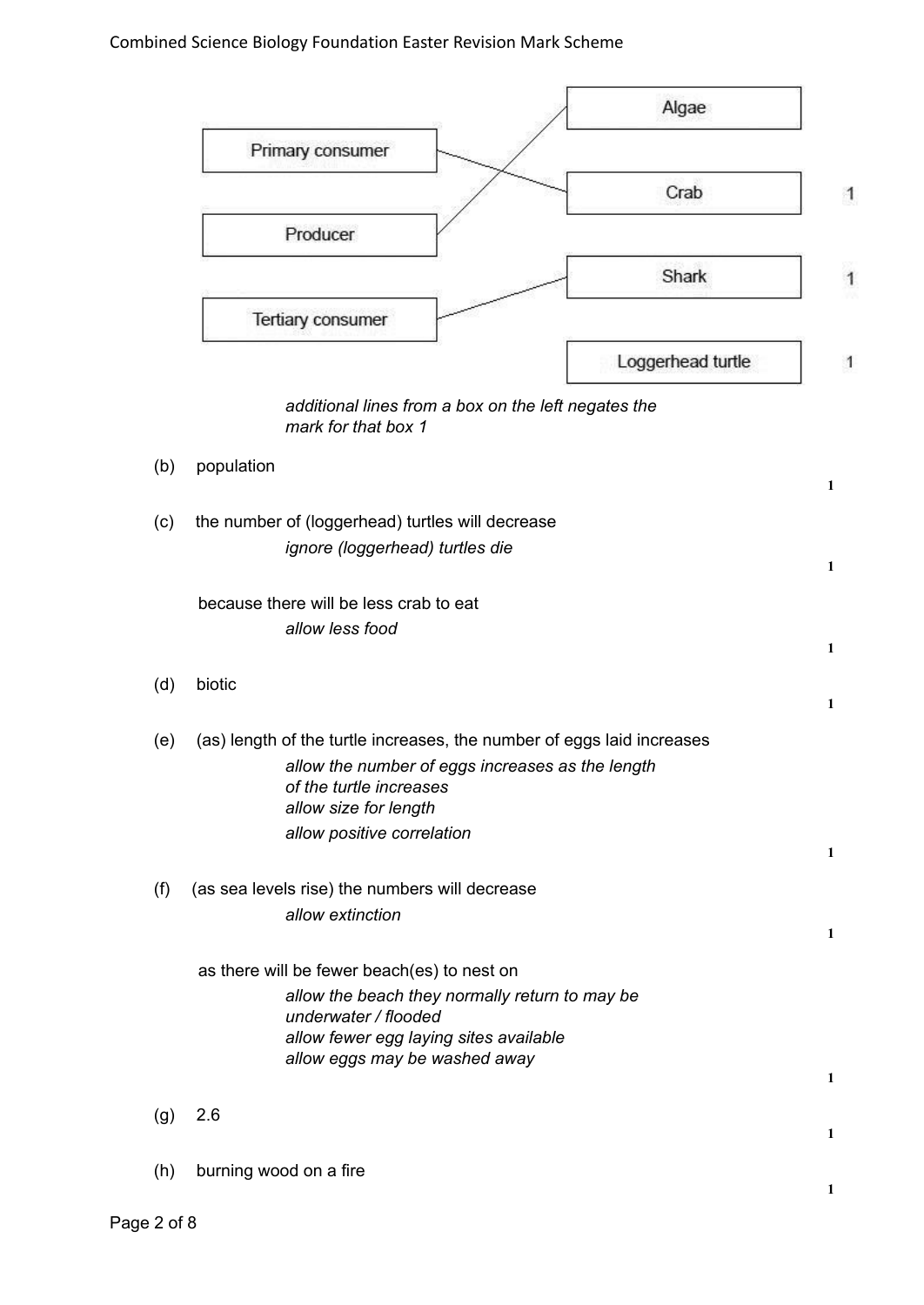|     | travelling by aeroplane                                                                                                                                                                      | 1                 |
|-----|----------------------------------------------------------------------------------------------------------------------------------------------------------------------------------------------|-------------------|
| Q3. |                                                                                                                                                                                              |                   |
| (a) | any two from:<br>(same) number of scoops / sweeps each time<br>allow any idea of controlling sweeps e.g. for<br>same time                                                                    |                   |
|     | scoop / sweep (at same) distance from the edge of pond<br>allow scoop / sweep at the same place                                                                                              |                   |
|     | scoop (at same) depth                                                                                                                                                                        |                   |
|     | (same) size of net                                                                                                                                                                           |                   |
|     | (same) gauge / mesh size of net                                                                                                                                                              | $\overline{2}$    |
| (b) | 64                                                                                                                                                                                           | $\mathbf{1}$      |
| (c) | 19 to 122<br>allow 122 to 19                                                                                                                                                                 |                   |
|     | or<br>103                                                                                                                                                                                    | $\mathbf{1}$      |
| (d) | water fleas were not evenly spread (around the edge of the pond)<br>allow any description of this such as more water<br>fleas near the vegetation                                            | 1                 |
| (e) | more water fleas live near the edge of the pond<br>allow more water fleas live where there is<br>vegetation<br>allow converse if student's calculated answer to<br>part (b) was less than 12 | 1                 |
| (f) | 35                                                                                                                                                                                           |                   |
| (g) | 37.5(%)<br>allow 38 (%)                                                                                                                                                                      | 1<br>$\mathbf{1}$ |
| (h) | there was a high(er) level of pollution (in the pond in 2016)                                                                                                                                | $\mathbf{1}$      |
|     | because there are no / fewer mayfly nymphs<br>or                                                                                                                                             |                   |

**[13]**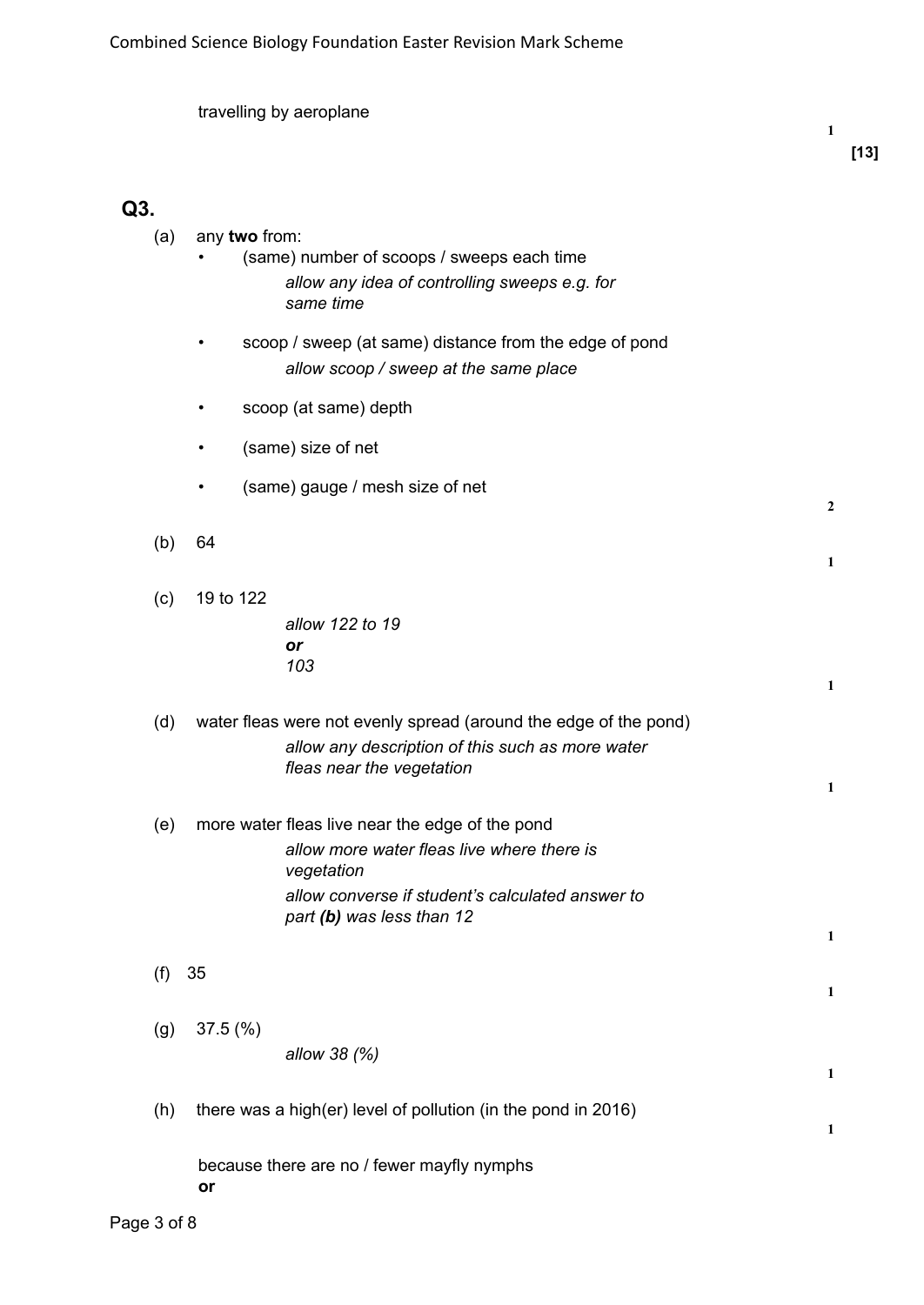#### because there are fewer freshwater shrimps

*data must be comparative*

#### *allow converse for 2014*

- (i) any **two** from:
	- famine / food insecurity
	- water shortage
	- landfill sites filling up
	- acid rain
	- deforestation / habitat destruction
	- extinction of species **or**

reducing biodiversity

- natural resources running out
	- *ignore global warming and any water pollution references such as sewage or eutrophication*

**[12]**

**2**

**2**

**1**

**1**

**1**

**1**

**Q4.**

| ā          |               |                |
|------------|---------------|----------------|
| Factor     | <b>Biotic</b> | <b>Abiotic</b> |
| Diseases   |               |                |
| Herbivores |               |                |
| Temp       |               |                |
| l Water    |               |                |

*allow 1 mark for 2 or 3 correct*

(b) (leaves block light near tree so) more light (as you move outwards) *allow low light intensity under tree ignore Sun*

# for photosynthesis *allow less photosynthesis under the tree* (which) produces (more) glucose / proteins (for growth) *ignore growth ignore food allow molecules, cell components or other correct substances instead of proteins if no other mark awarded allow less water / ions / minerals / nutrients under the tree*

(c) quadrat

*correct spelling only*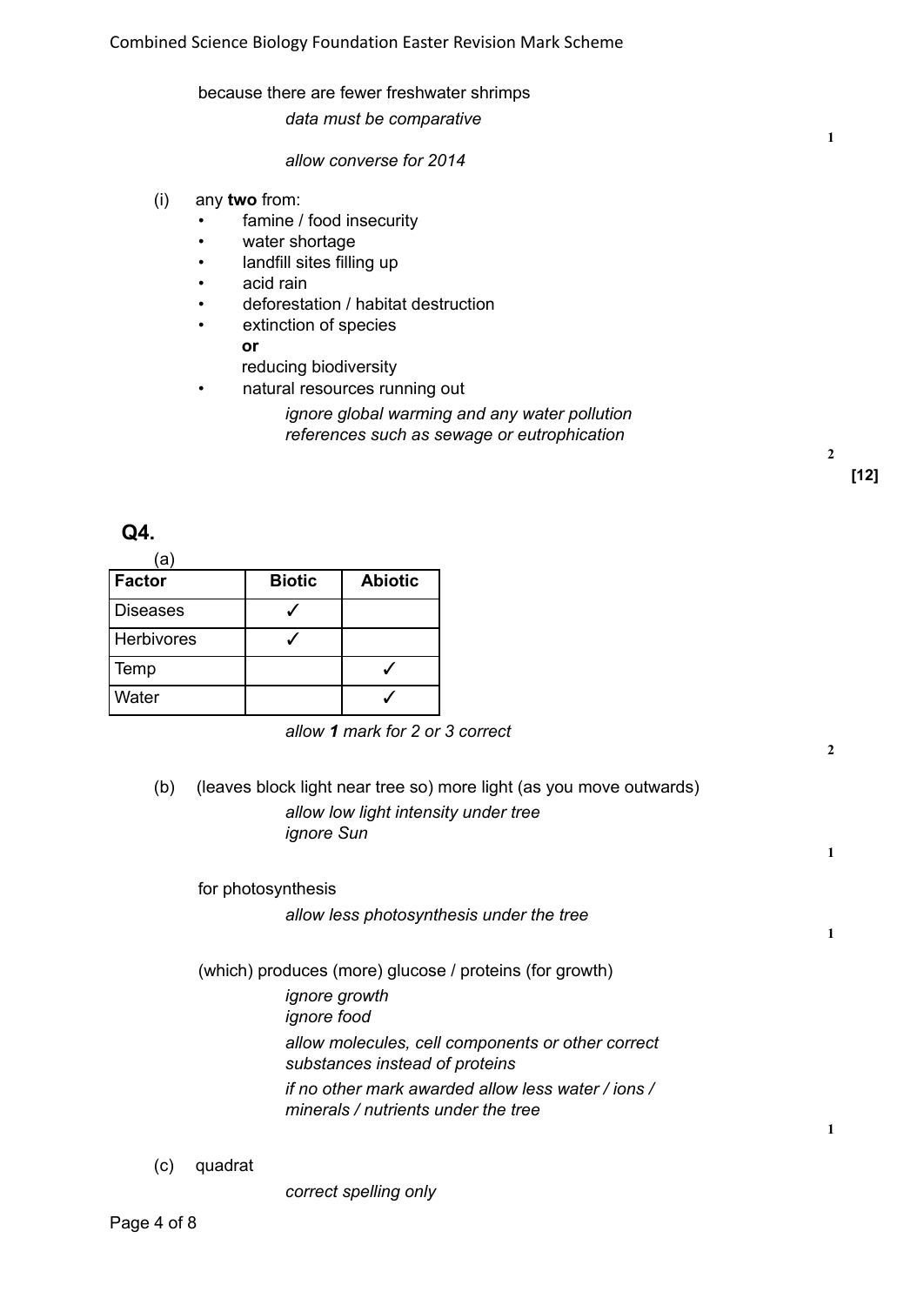|     |                                                                                                                                                                                                                                                                                                      | 1            |
|-----|------------------------------------------------------------------------------------------------------------------------------------------------------------------------------------------------------------------------------------------------------------------------------------------------------|--------------|
|     | light meter                                                                                                                                                                                                                                                                                          |              |
|     | allow lux meter<br>allow light intensity meter<br>allow light data logger                                                                                                                                                                                                                            | 1            |
|     | in this order                                                                                                                                                                                                                                                                                        |              |
| (d) | $1.5(0)$ (m <sup>2</sup> )                                                                                                                                                                                                                                                                           |              |
|     | allow 15 000 $cm2$                                                                                                                                                                                                                                                                                   | 1            |
| (e) | to keep light (intensity) as similar as possible<br>allow the light (intensity) might change<br>ignore references to temperature<br>ignore weather<br><i>ignore</i> Sun                                                                                                                              | 1            |
| (f) | any one from:<br>repeat (investigation) around the tree<br>allow repeat in different directions                                                                                                                                                                                                      |              |
|     | repeat (investigation) for other trees / areas<br>sample every one metre<br>count the number of each species present (rather than percentage<br>cover)<br>ignore repeats unqualified<br>ignore repeat at different times / days / seasons<br>ignore different size quadrat<br>ignore random sampling | 1            |
| (g) | daisy                                                                                                                                                                                                                                                                                                | $\mathbf{1}$ |
| (h) | as light (intensity) increased so did the percentage / cover of plants<br>ignore directly proportional<br>ignore positive correlation unqualified                                                                                                                                                    | 1            |
|     | up to 100% / maximum at 175 (arbitrary units)<br>ignore distance                                                                                                                                                                                                                                     | 1            |
| (i) | any pair from:<br>(lack of) water / rain (1)                                                                                                                                                                                                                                                         |              |
|     | because the leaves are stopping the rain<br>or<br>because the roots of the tree are absorbing it (1)<br>allow soil moisture                                                                                                                                                                          |              |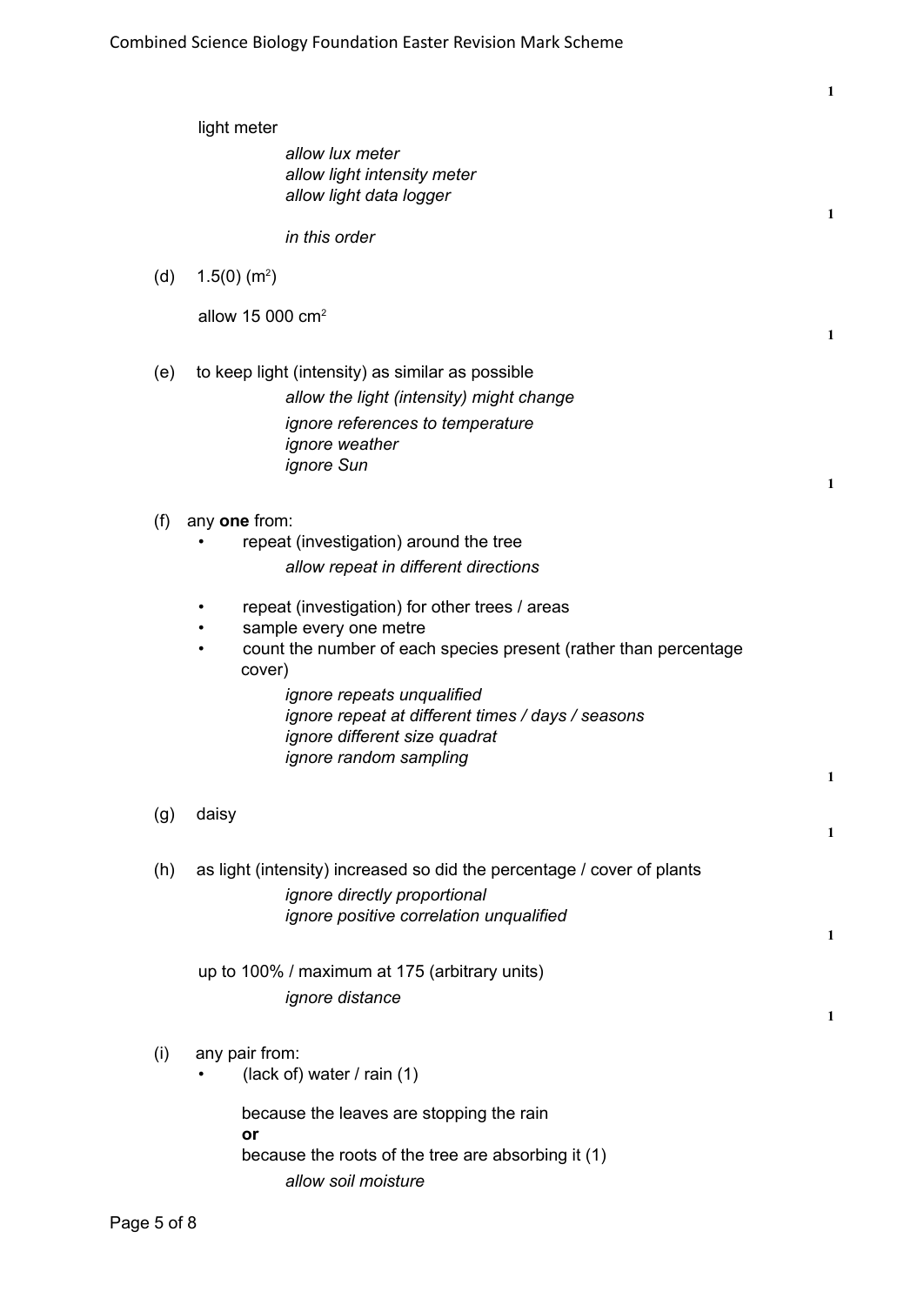|     | (lack of) minerals / ions (1)<br>$\bullet$<br>allow magnesium / nitrate / nutrients                                                              |                |
|-----|--------------------------------------------------------------------------------------------------------------------------------------------------|----------------|
|     | because the tree (roots) have absorbed them (1)                                                                                                  |                |
|     | temperature (1)<br>$\bullet$<br>allow too cold / cooler                                                                                          |                |
|     | because less thermal energy from the sun is reaching under the tree<br>canopy (1)                                                                |                |
|     | allow 'heat' for thermal energy<br>allow pH / acidity (1)<br>because (some) fallen leaves are acidic (1)                                         |                |
|     | ignore carbon dioxide<br>do not accept oxygen                                                                                                    | $\overline{2}$ |
|     |                                                                                                                                                  | $[15]$         |
| Q5. |                                                                                                                                                  |                |
| (a) | homeostasis                                                                                                                                      | 1              |
| (b) | by hormones                                                                                                                                      | 1              |
|     | by nerve impulses                                                                                                                                | $\mathbf{1}$   |
| (c) | any one from:                                                                                                                                    |                |
|     | ignore water<br>temperature<br>(blood) glucose / sugar (concentration)<br>$\bullet$<br>allow pH / ions / salts<br>allow oxygen or carbon dioxide | 1              |
| (d) | an answer of 600 $(cm^3)$ scores 2 marks                                                                                                         |                |
|     | $2000 - 1400$<br>allow 800 - 200                                                                                                                 | $\mathbf{1}$   |
|     | 600 $(cm^3)$                                                                                                                                     | $\mathbf{1}$   |
|     | if no mark awarded allow $(600 + 1000 + 400) = 2000$ for 1<br>mark                                                                               |                |
| (e) | more sweat (on hot day)                                                                                                                          | 1              |
|     | cools the body                                                                                                                                   |                |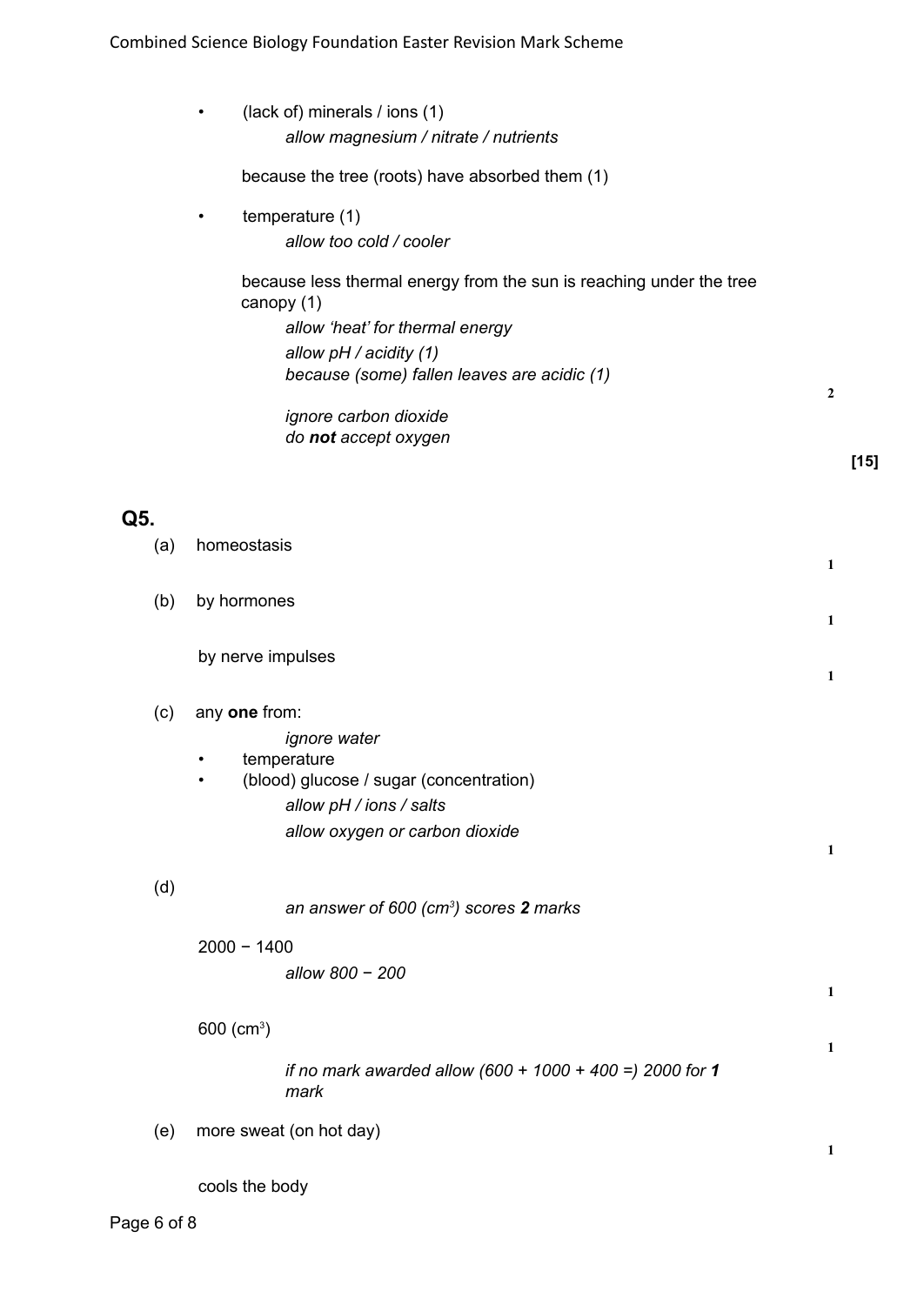(f) 
$$
\frac{750}{3000} \times 100
$$

**1**

**[10]**

an answer of 
$$
25\%
$$
 scores **2** marks

# **Q6.**

| Level 3: Relevant adaptations are identified,<br>given in detail and logically linked to form a<br>clear account.                         | $5-6$   |
|-------------------------------------------------------------------------------------------------------------------------------------------|---------|
| Level 2: Relevant adaptations are identified,<br>and there are attempts at logical linking. The<br>resulting account is not fully clear   | $3 - 4$ |
| Level 1: Adaptations are identified and stated<br>simply, but their relevance is not clear and<br>there is no attempt at logical linking. | $1 - 2$ |
| No relevant content                                                                                                                       | 0       |
| <b>Indicative content</b>                                                                                                                 |         |
| •a small SA: V ratio<br>•means less thermal energy transferred to<br>surroundings                                                         |         |
| •thick fur                                                                                                                                |         |
| or hollow hair shafts                                                                                                                     |         |
| •traps a layer of air which acts as an<br>insulating layer stopping transfer of<br>thermal energy                                         |         |
| •a layer of fat or blubber under the skin<br>•acts as an insulating layer                                                                 |         |
| or as a food store for respiration when food is<br>in short supply                                                                        |         |
| •small ears<br>•reduces surface area for thermal energy<br>transfer                                                                       |         |
| •white colour<br>•camouflage in the snow so prey do not see<br>them coming and they get more to eat                                       |         |
| or so predators do not see them and they can<br>escape                                                                                    |         |
| ·large feet<br>•to spread weight over snow so they can run<br>faster                                                                      |         |